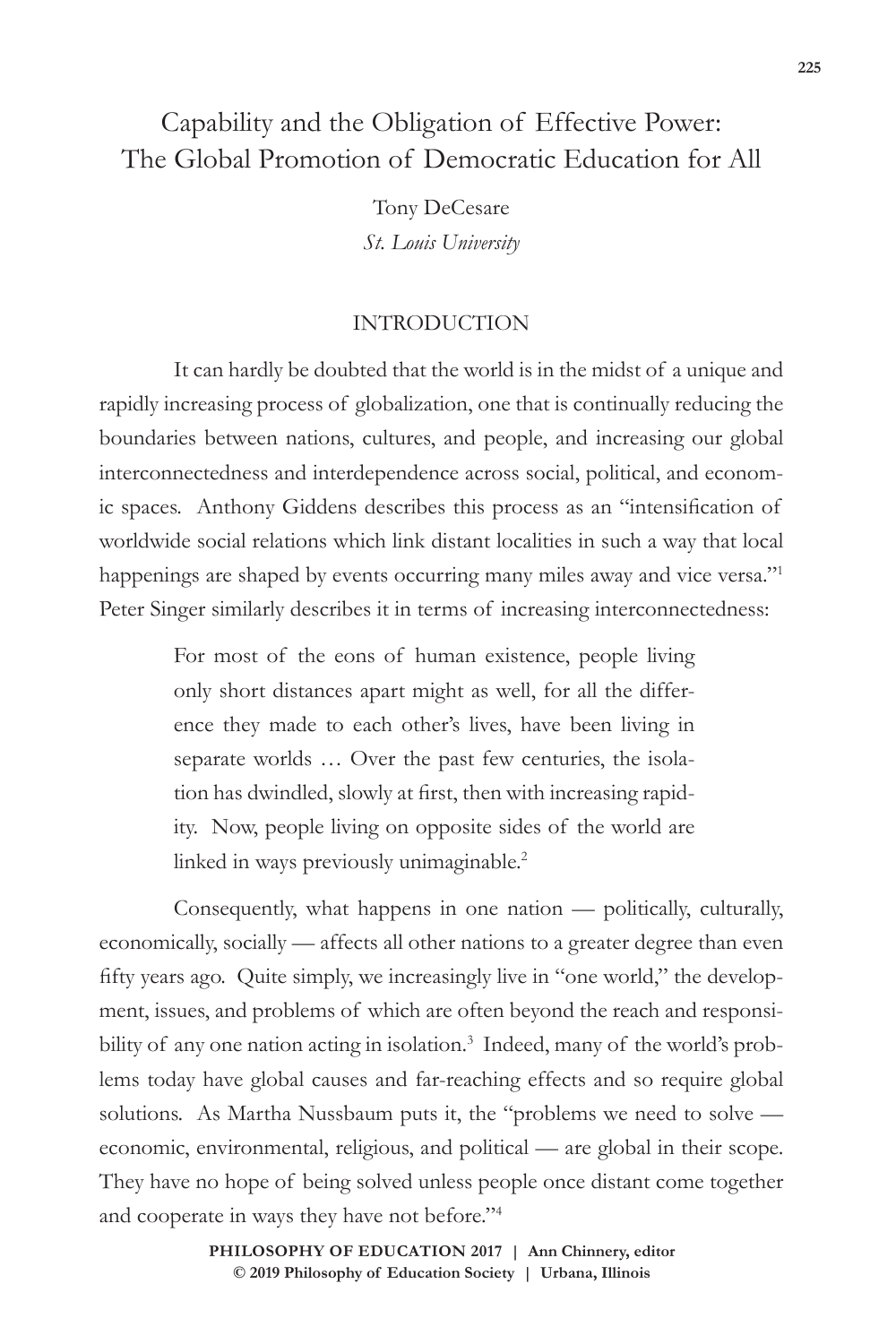Such cooperation demands, for Nussbaum and many others, a more globally-oriented approach to education. Indeed, in many ways, education in the twenty-first century is a "global concern."<sup>5</sup> And so it is not surprising that these broad processes of globalization have influenced educational thought and practice and gained prevalence in education-related conversations over the last twenty years.<sup>6</sup> I wish to add to that emerging conversation by exploring questions related to the obligations that wealthier and otherwise more advantaged nations have to assist other, less wealthy and less advantaged nations in their efforts to provide sufficient education to all their citizens. More specifically — perhaps more controversially — I explore the possibility that such assistance should be focused on the provision of a kind of *democratic* education and, thus, that it be couched in a broader global democracy promotion effort.

To do so, I draw from three aspects of Amartya Sen's idea of justice: 1) his emphasis on remediating injustices in the distribution of basic capabilities; 2), the connection he draws between his approach to justice and his emerging theory of democracy; and 3) the demands of what he calls the "obligation of effective power."7 These aspects of Sen's thinking help to ground the essay's primary argument, namely, that advantaged nations do, in fact, have an obligation to assist other, less advantaged nations in providing their citizens with an education that promotes what I call "democratic capability." On the strength of this argument, I offer a Senian-inspired call for a global "democratic education for all" movement.

## SEN'S IDEA OF JUSTICE: CAPABILITY, GLOBAL DEMOCRACY, AND OBLIGATION

As an approach to social justice, Amartya Sen's "capability approach" (CA) marks a "substantial departure" from prevailing theories of justice, particularly those in the dominant liberal-contractarian tradition.<sup>8</sup> According to Sen, such theories are problematic for two main reasons. First, they focus too narrowly on theoretical questions concerning the nature of perfect justice at the expense of practical attention to how to reduce the amount and severity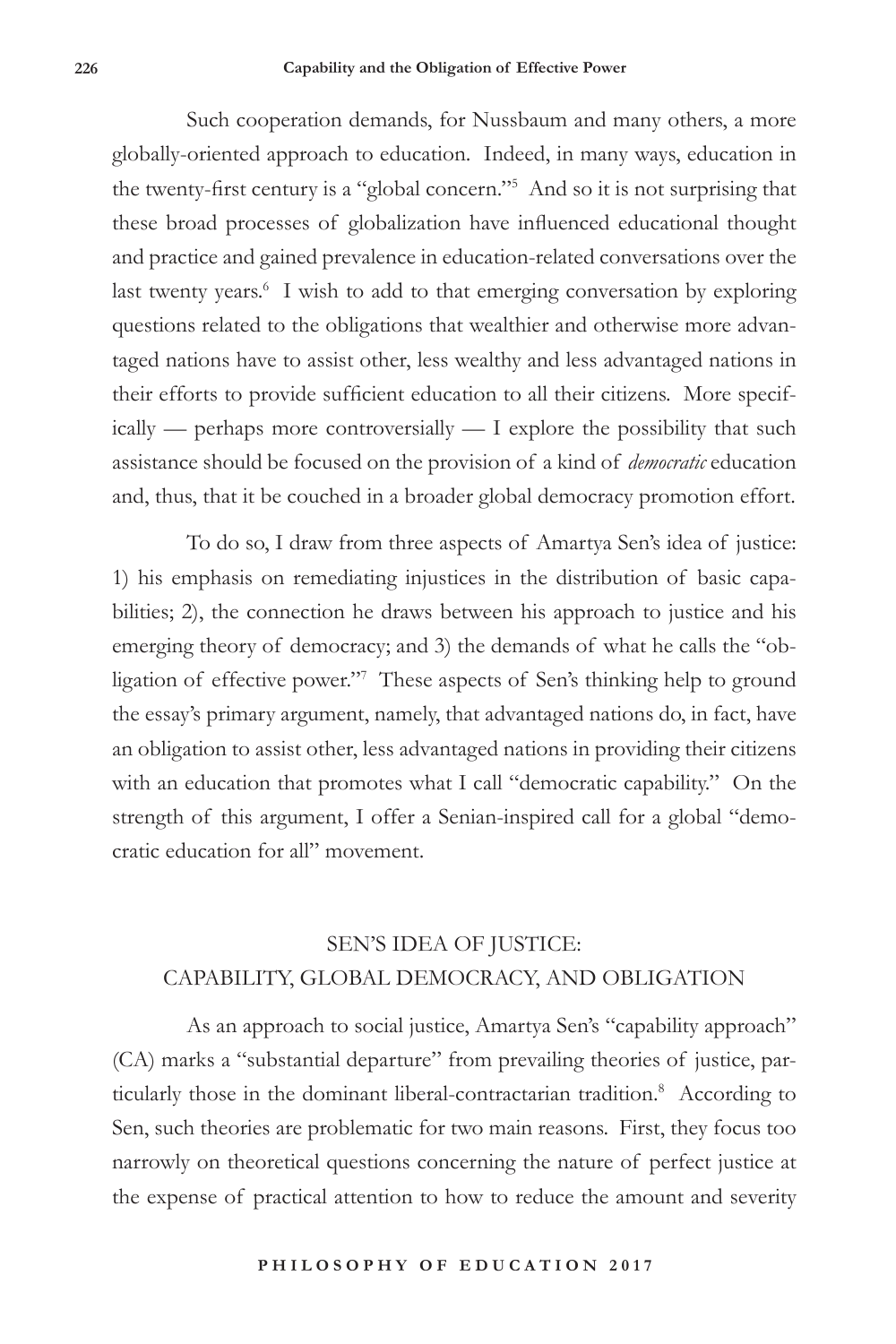of injustice in the world. Second, they focus primarily on the identification of perfectly just institutions and social arrangements without giving proper attention to the actual outcomes that such institutions and arrangements produce. In contrast to these "arrangement-focused" and "transcendental" theories of justice, Sen advances an approach that is both "realization-focused" (i.e., concerns itself with whether social arrangements and institutions actually increase justice and reduce injustice in the world) and "comparative" (i.e., focuses on ranking alternative social arrangements as "more" or "less" just, irrespective of any "perfectly" just arrangement).<sup>9</sup> According to Sen, a theory of justice must concern itself, at least at first, with reducing manifest injustice in the world.

He argues for evaluating the justice of social arrangements in terms of "capabilities." These are the real freedoms people have to be and do the things they have reason to value being and doing. Sen's development of the concept of "capabilities" marks another important departure from traditional theories of justice, specifically in regard to "the *type of good* subject to demands of distributive justice."10 As Sen puts it, the capability approach:

> differs from other approaches using other informational focuses, for example, personal utility (focusing on pleasures, happiness, or desire fulfillment), absolute or relative opulence (focusing on commodity bundles, real income, or real wealth), assessments of negative freedoms (focusing on procedural fulfillment of libertarian rights and rules of non-interference), comparisons of means of freedom (e.g. focusing on the holdings of "primary goods", as in the Rawlsian theory of justice), and comparisons of resource holdings as a basis of just equality (e.g. as in Dworkin's criterion of "equality of resources").<sup>11</sup>

The primary advantage of the capabilities approach relative to these other measures is that it demands a more extensive informational basis for judgments of justice. It requires that judgments pertaining to justice be based on people's "freedoms" (i.e., capabilities) rather than merely focusing on any of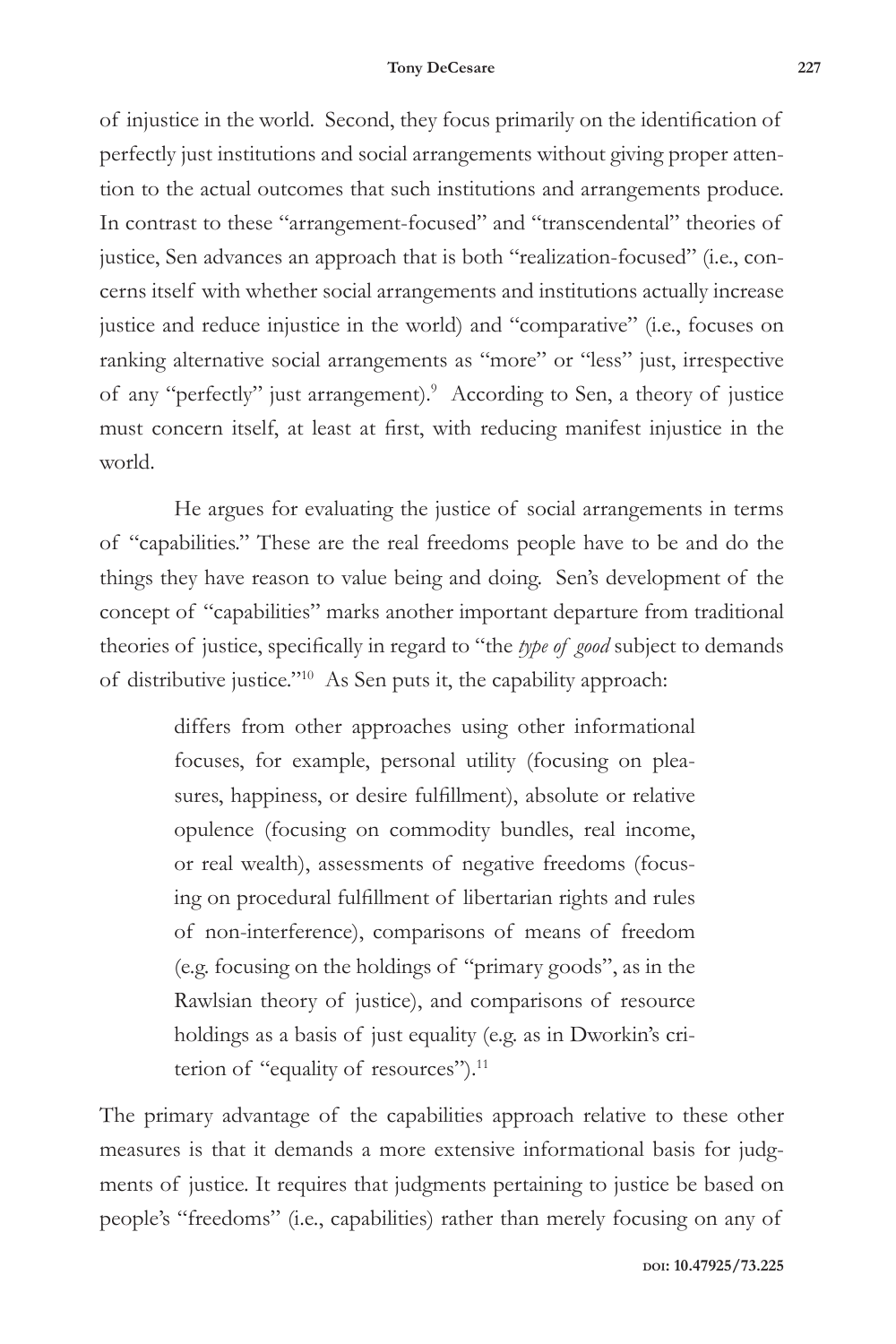the various "means" to those freedoms.<sup>12</sup> According to the CA, we cannot judge human welfare or the justice of social arrangements based only on what people have. What matters most is what they are free to do and be as a result of what they have. Furthermore, Sen's CA places particular importance on what he calls "basic capabilities" — those capabilities that all people have reason to value and that will likely "demand attention in any theory of justice."<sup>13</sup>

Given these aspects of Sen's thinking — his focus on the remediation of injustice rather than the establishment of some perfectly just society, and his emphasis on (basic) capabilities as the essential substance of distributive justice — we might state Sen's first principle of justice as follows: Remediate injustice in the distribution of basic capabilities.

Importantly, although Sen is committed to capabilities as the proper metric of justice, he is adamant that the specification of this metric must be the responsibility of each society, exercising its political freedom through the employment of democratic processes informed by public reason.<sup>14</sup> For Sen, it is not possible for any philosopher or expert to determine which capabilities societies in general must guarantee to its citizens if they are to be just societies. Such work can surely benefit from some philosophical work; but, it must be philosophical work that takes place on the ground — in a context. As Sen puts it: "pure theory cannot 'freeze' a list of capabilities for all societies for all time to come, irrespective of what the citizens come to understand and value. That would be not only a denial of the reach of democracy, but also a misunderstanding of what pure theory can do, completely divorced from the particular social reality that any particular society faces."15 Though Sen seems to take freedom (as capability expansion) as something that we all have reason to value, decisions regarding which specific capabilities and how much of each people have reason to value must be left to each society, and those decisions must reflect the society's use of public reason through democratic processes.<sup>16</sup>

This points clearly to the second key aspect of Sen's thinking that is relevant here, namely, his emerging conception of democracy and the connection he draws between this conception and his approach to justice. What Sen leaves "incomplete" in his theory of justice is to be filled in through de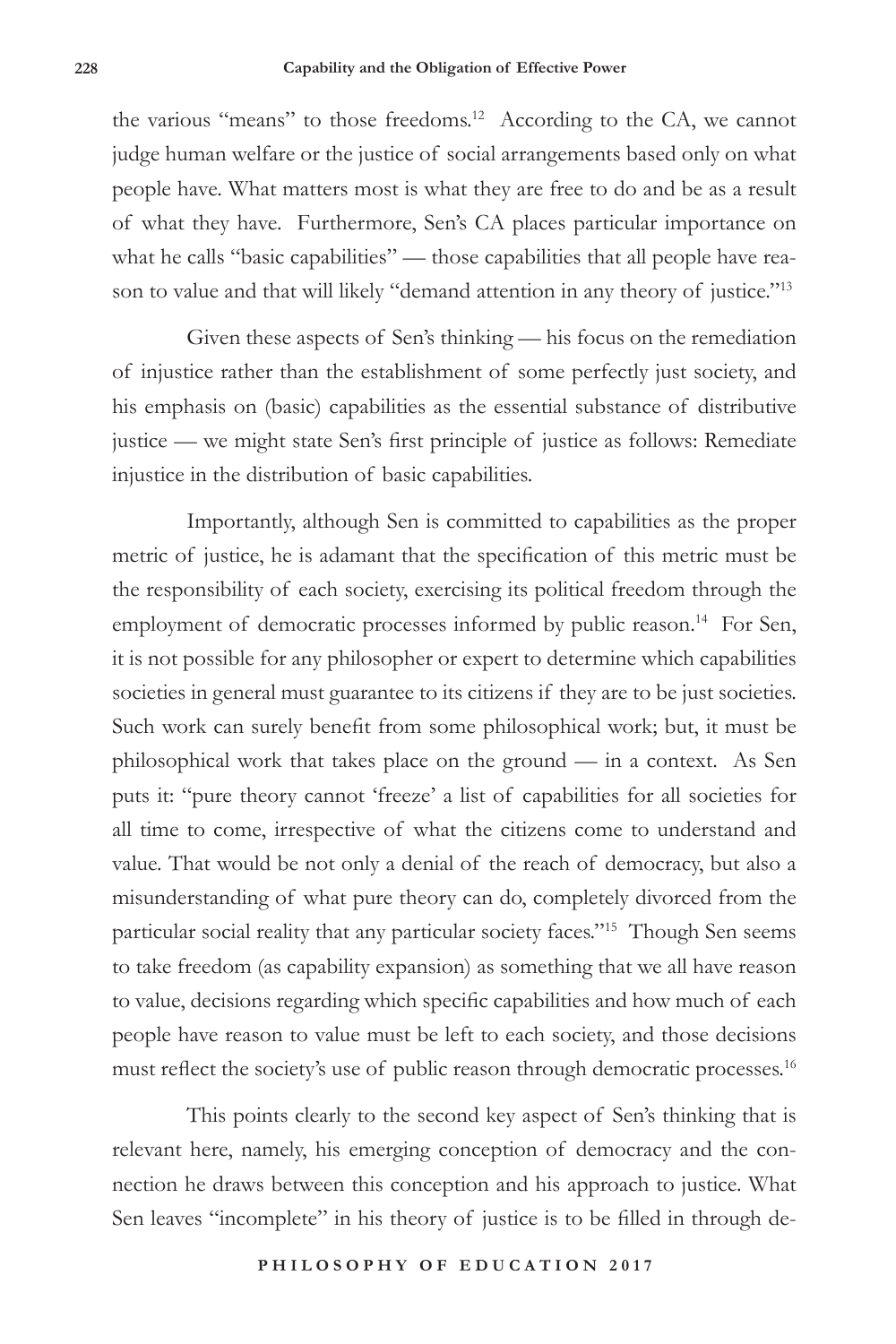mocracy, characterized primarily by "public discussion" — that is, in terms of "political participation, dialogue and public interaction."17 This conception of democracy is essential to Sen's project, and it is grounded in three related "values" that he ascribes to democracy.<sup>18</sup> First, democracy has intrinsic value for human life. This claim is based on the idea that the freedom and opportunities to engage in public discussion, to criticize and express dissent, and generally to enjoy social and political participation, make our lives better.<sup>19</sup> In other words, to be "prevented from participation in the political life of the community is a major deprivation"20 because, quite simply, "our lives go less well when we are prevented from political activity even if we would not choose it."<sup>21</sup> This intrinsic value of democracy is connected to and justified, in part, by Sen's thinking about justice: For the sake of social justice, he says, "there is a real need … for people to be able to take part in … social decisions, if they so choose."<sup>22</sup> In other words, social justice demands that persons have the freedom (the capability) to participate as agents in political decision-making and processes, particularly those related to the conceptualization of valued capabilities and, related, an idea of justice. A just society, in part, therefore, is one in which fair and equitable procedures for such democratic participation are effectively open to all.

Democracy also has instrumental value in "enhancing the hearing that people get in expressing and supporting their claims to political attention."23 In this sense, democracy is particularly valuable relative to the identification and reduction of manifest injustice. For instance, Sen has famously argued that famines are avoided in democracies primarily because democracies enable famine victims to engage in public discussion and criticism that help "to draw attention forcefully to [their] general needs and to demand appropriate public action."24 Thus, what democracy, in its instrumental role, can do relative to the pursuit of justice is give victims of injustice a chance to publicize/politicize their plight and so move and energize the larger population. Doing so may well instigate action on behalf of the victims and lead to collective, reasoned public discussion about the causes of and treatments for injustice.

Finally, democracy as public discussion has "constructive value" in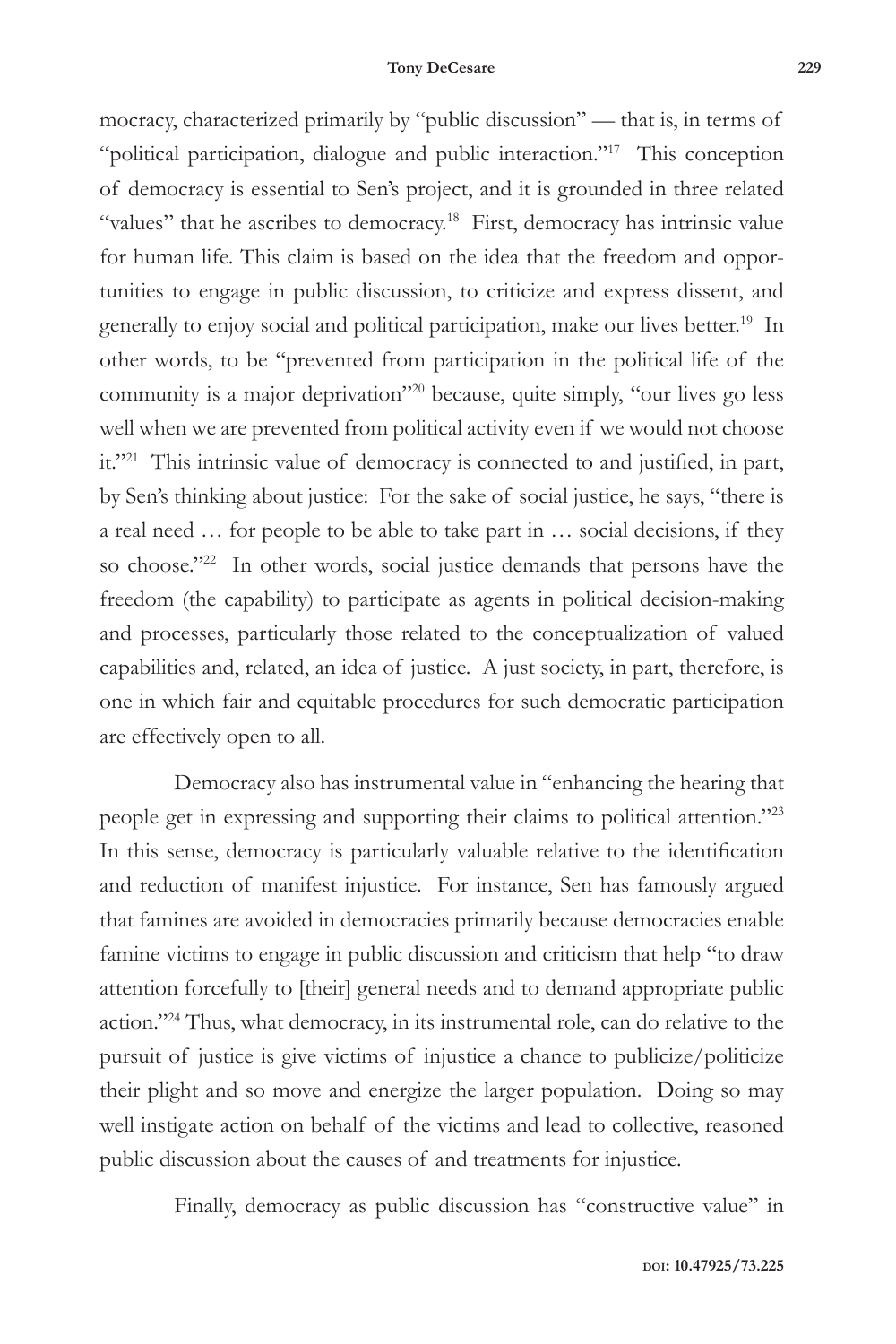that it gives "citizens an opportunity to learn from one another, and [help] society form its values and priorities."25 Or, as Sen puts it elsewhere, democracy is necessary to "the formation of values and priorities, and we cannot, in general, take preferences as given independently of public discussion, that is, irrespective of whether open debates and interchanges are permitted or not."26 It is through such broad and inclusive public discussion that we get clearer about the kind of lives we have reason to value and begin to plan for the achievement of such lives and for the general improvement of social welfare.

It is also in the context of this constructive role of democracy — and surely in its instrumental role, too — that we see more clearly the value of Sen's insistence that social choice and deliberation are not only "impartial" procedures, but also "open" procedures. Sen does, of course, argue that our decision-making procedures must avoid "exclusionary neglect" — that is, it must not exclude anyone who will be affected by the decisions to be made. But, beyond this degree of openness (what Sen calls "membership entitlement"), he insists that we expand our social choice and decision-making processes to include input from anyone — near or far — who may have what he calls "enlightenment relevance."<sup>27</sup> In other words, there is good reason to open our democratic and social choice processes to include all those whose knowledge and perspective "may help us to achieve a fuller — and fairer understanding" of "the ethics and justice of a problem."28 We should note that Sen is careful to use the terms "fuller" and "fairer" rather than "complete." Even if we were to expand the openness of our democratic and social choice procedures as far as possible, our understanding of justice is never complete; we may always find another perspective that pushes us to a fuller and fairer understanding of justice and injustice and of the needs and values of our society. In this way, democratic dialogue and communication contribute to the development of the "nature, robustness, and reach of theories" of justice themselves.29 We are indeed wise to be "sceptical of the possibility of 'discussionless justice,"<sup>30</sup> that is, of the possibility that justice can be advanced — or that ideas of justice can even be conceived — without democracy.

It is especially important to note that Sen does not insist on the es-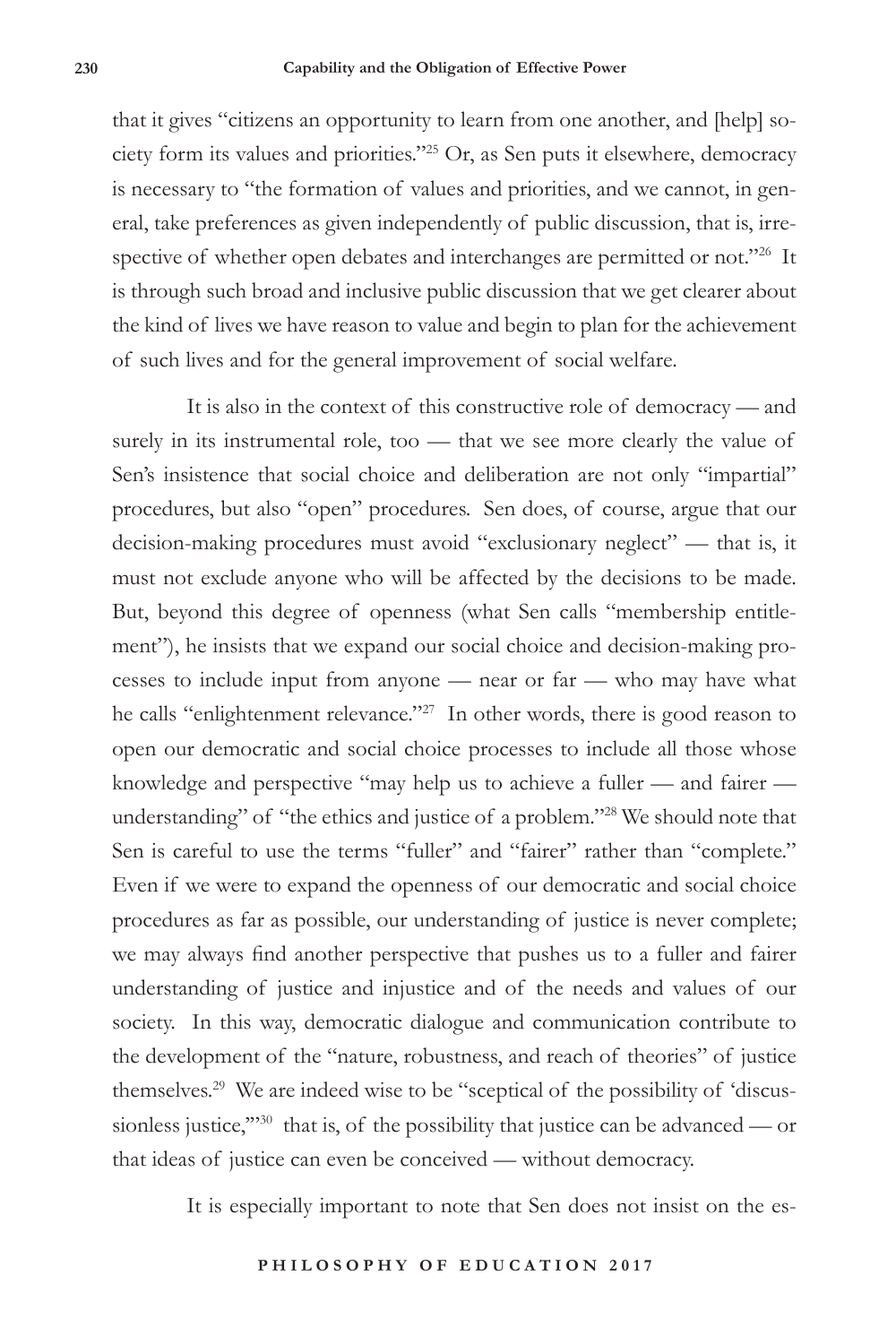tablishment of particular democratic institutions. He is concerned, instead, with the effective use to which democratic processes — marked by public discussion — can be put by individuals and communities. In other words, he is concerned with what we can call people's "democratic capability," that is, their substantive freedom — inclusive of the knowledge, skills, and general abilities — to participate meaningfully and consequentially in the decision-making and other political processes that affect their lives and the various communities of which they are members. The possibility of conceiving of and advancing an idea of justice turns, to a large degree, on the distribution of this capability to people the world over. And the argument here is that it is rightly considered a "basic" capability in the sense that all persons have reason to value participation in public discussion around questions of human welfare and social justice — regardless of what else they might value and, indeed, as a means to securing whatever else they value. The remediation of injustice in the distribution of this capability, then, would seems to demand special attention — as a matter of justice — in Sen's thinking.<sup>31</sup>

How, then, might we understand the obligation that various actors have to secure this and other basic capabilities in the global context? Again, a contrast to contractarian reasoning is instructive. Sen criticizes the idea taken as a given by social contract theorists — that social cooperation meets the standard of "political reasonableness" only in so far as it is grounded in mutual benefit and reciprocity.<sup>32</sup> According to contractarians, social cooperation involves an agreement "between parties who are roughly equal in power and resources" and it is undertaken for the "mutual advantage" of those parties.33 Against such thinking, Sen argues that we should understand social cooperation in terms of our shared obligation to provide basic capabilities for all. Such thinking follows from an emphasis on what Sen calls "obligations of power."34

Indeed, despite the broad attention to Sen's concept of capability as *freedom*, there is another aspect to this concept that has received less attention, namely, capability as *obligation*. Sen's argument is straightforward:

If someone has the power to make a difference that he or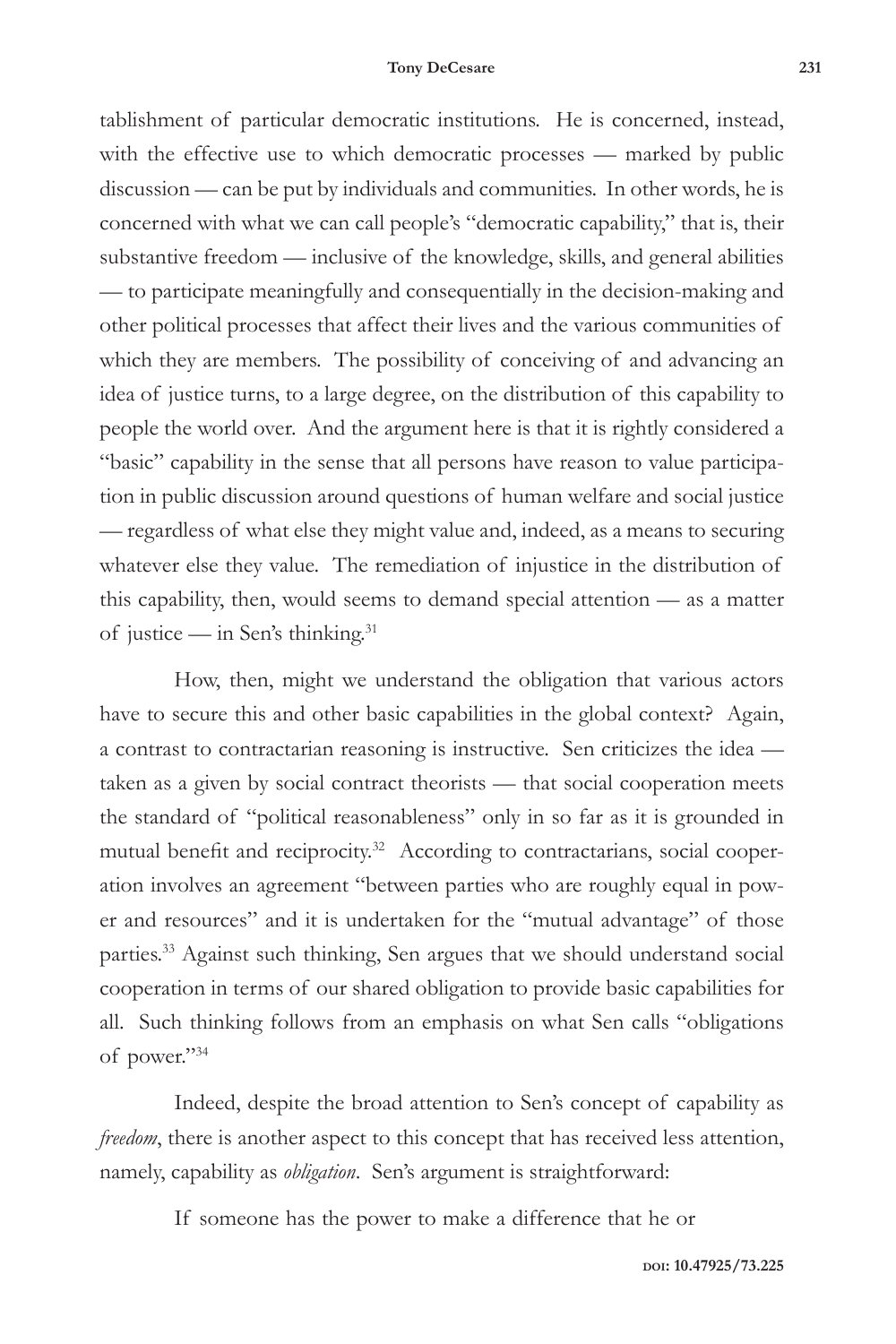she can see will reduce injustice in the world, then there is a strong and reasoned argument for doing just that (without having to dress all this up in terms of some imagined prudential advantage in a hypothetical exercise of cooperation) … Freedom in general and agency freedom in particular are parts of an effective power that a person has, and it would be a mistake to see capability, linked with these ideas of freedom, only as a notion of human advantage: it is also a central concern in understanding our obligations.<sup>35</sup>

Obligation can just as easily and reasonably be derived from "asymmetry" of power between persons or nations as from "any symmetry that takes us to the need for cooperation."36 What the obligation of effective power demands, according to Sen, is that we "consider seriously" what we ought to do in such situations, assuming two criteria are met. First, there is, in fact, some action that we can freely undertake; this is Sen's "feasibility" criterion. Second, our decided course of action will likely create a more just situation in the world; this is Sen's "justice-enhancing" criterion.37

Importantly, Sen is clear that even when these criteria are met, the argument is simply "for acknowledging the obligation to consider the case for action."38 Any action that would follow from such consideration is, again, a matter of public reasoning; for instance, about the nature and severity of the injustice in question and about which agents — individuals, nations, non-governmental organizations, etc. — are best positioned to act in ways that are justice-enhancing. The point is that, in regard to matters of patent injustice — among which, I have argued, we must count the deprivation of democratic capability alongside other "basic" capabilities — those nation states that are more capable have an obligation to consider potential action on behalf of the less capable. One obvious kind of action or assistance is the promotion of democratic capability-enhancing education. Thus, in the next section I consider briefly some relevant globally-oriented educational initiatives that help point toward the possibility of a Senian "democratic education for all."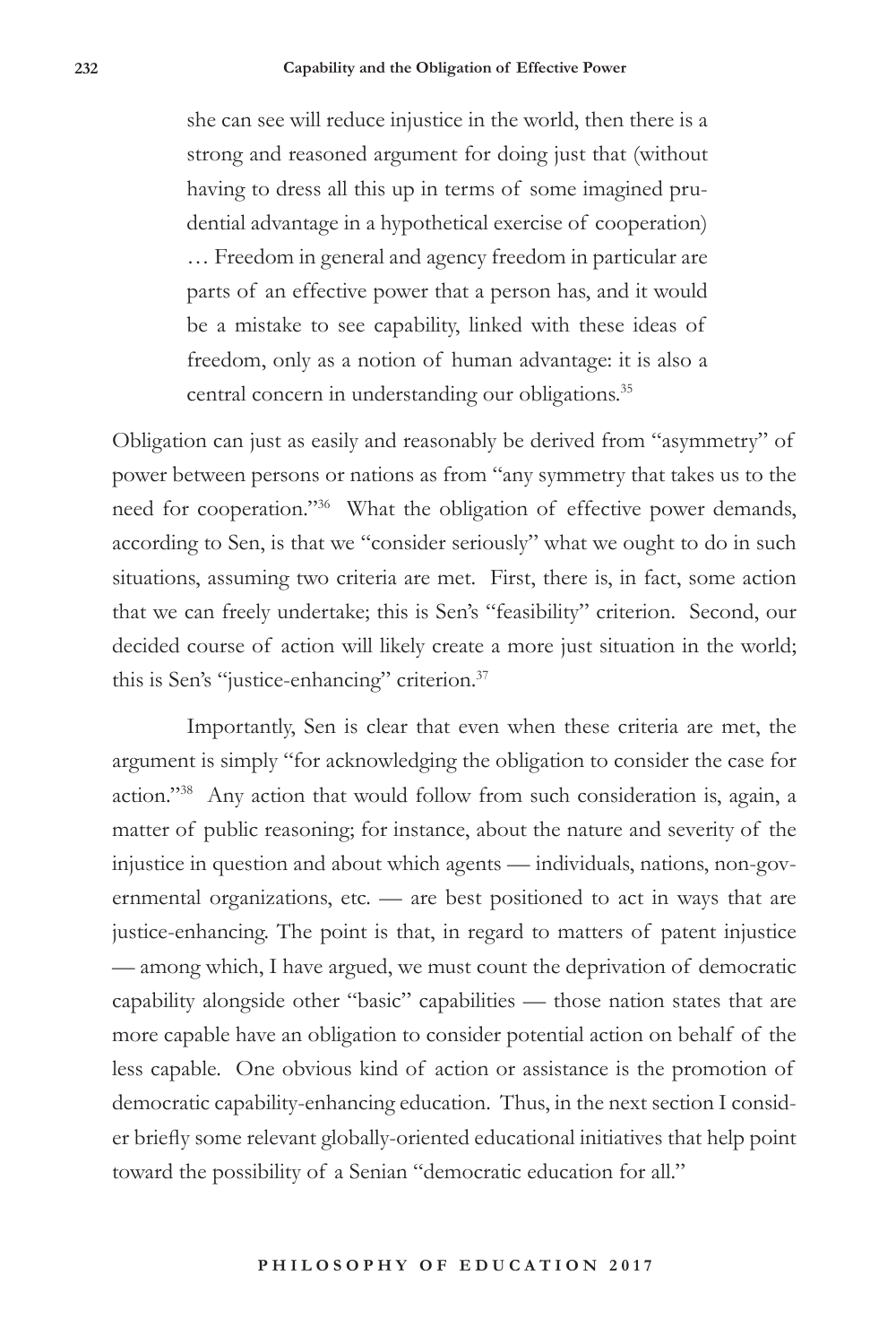### DEMOCRATIC EDUCATION FOR ALL

The foregoing discussion points to this problem: some nations are unable to develop and sustain for all their citizens the kind of education that promotes democratic capability. Some nations lack, to varying degrees and for various reasons, the resources (e.g., money, infrastructure, know-how, personnel, etc.) and other social-political conditions to do so.<sup>39</sup> The citizens of such nations are, therefore, more likely to be deprived of sufficient democratic capability than are citizens in those nations that are wealthier or in other ways better positioned to provide the necessary education. Individuals composing the former group of citizens are also likely, therefore, to find themselves on the wrong side of a global democratic capability gap — that is, a gap between those who are and those who are not capable (in the Senian sense) of participating influentially in the political life of their communities, including the global community. Indeed, inequalities between nations' abilities to provide their citizens with an education adequate to promoting democratic capability are likely to result in the perpetuation (if not widening) of this gap at the global level.

Given the importance of democratic capability to human welfare and social justice — an argument that has been made throughout — it is important to consider how individual nations working alone or in cooperation might meet their potential obligation to assist those nations that are unable to provide their citizens with an education that promotes democratic capability. Toward this end, it is instructive to consider various global initiatives for improving educational equity and quality world-wide. One of the most recognized of these initiatives emerged from the World Education Forum in Dakar, Senegal in 2000. The Dakar Framework for Action pledged "to expand learning opportunities for every child, youth and adult, and to meet targets in six areas by 2015."40 Importantly, the parties to the framework recognized that the achievement of these EFA goals "is a responsibility that will be met most effectively through broad-based partnerships within countries, supported by co-operation with regional and international agencies and institutions."41 Thus, despite its commitment to encouraging and supporting nation-states' efforts to secure a high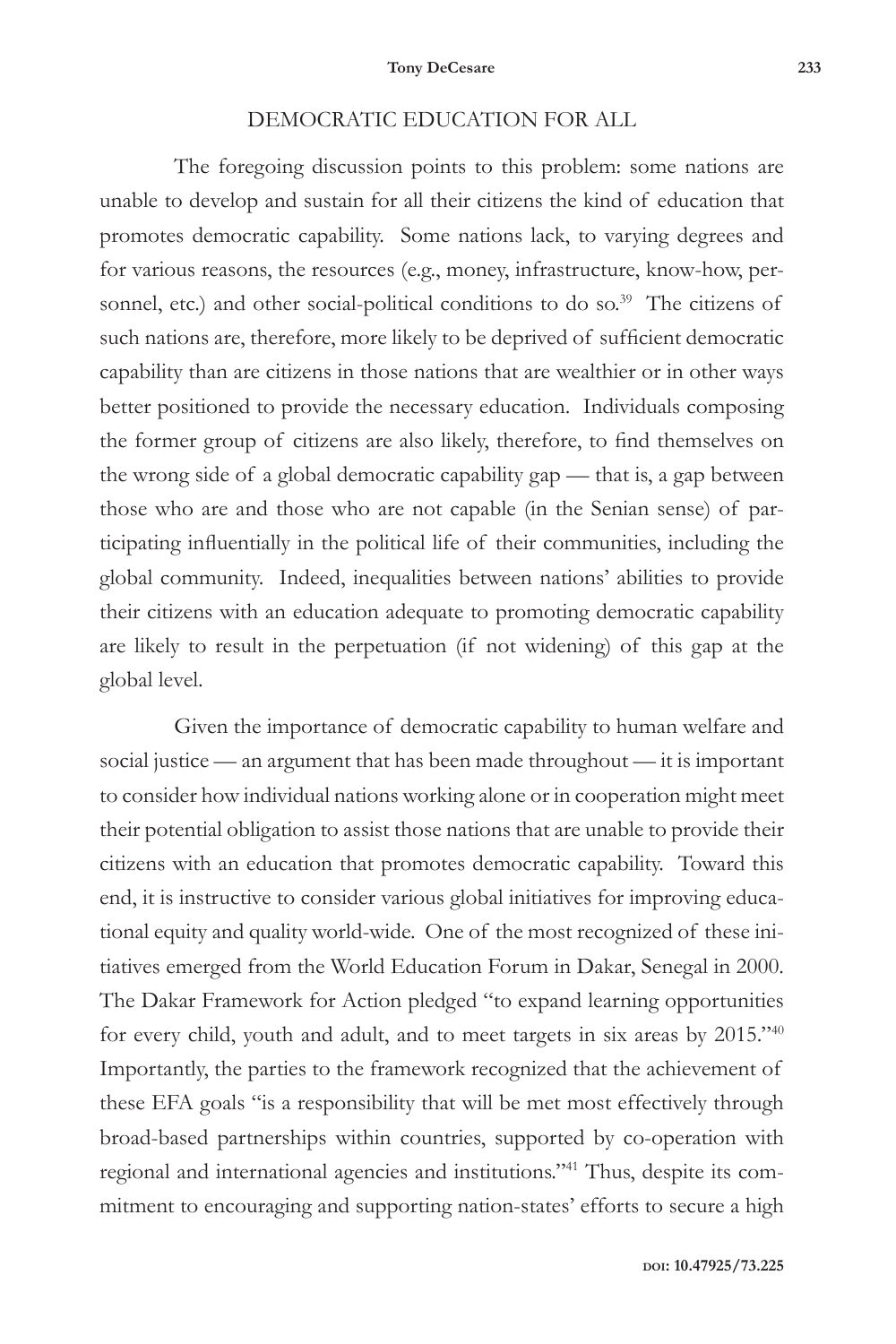quality basic education for all, the Dakar Framework also emphasized *global* responsibility for improving the quality of education world-wide: "Education for All implies the involvement and commitment of all to education."42

The EFA movement has much to recommend it. Particularly valuable to the present discussion are: 1) its recognition of some broad educational goals that are applicable to "every citizen in every society"; 2) its recognition that promoting these educational goals for all is a global concern and responsibility that requires a truly global effort; and 3) its emphasis on global interests and priorities — that is, its delivery of education aid to those places where educational (and related) deprivation is at its worst, rather than only to those places that serve donor nations' interests and priorities.

However, the six EFA target areas are basic education objectives, focusing on literacy and numeracy along with life skills. There is no doubt that such things are essential to achieving greater equity in global education and that they have significant and positive effects on one's ability to "participate in societies and influence decisions that affect their lives."<sup>43</sup> Indeed, in this sense, basic education initiatives in the global context are likely to help remediate deprivations of democratic capability. But a basic and life-skills education is not enough to ensure a sufficient level of democratic capability and, thus, to enable all persons to pursue valued lives and to advance social welfare and justice. We seem to need, therefore, a richer conception of "Education for All," namely, one that recognizes that educational goals related to democracy — and, more specifically, to the capability to function as a democratic person — are also essential to "every citizen in every society."

One potentially promising place to look is to "*democratic* civic education" programs that have been run as part of broader democracy promotion efforts through organizations like USAID.<sup>44</sup> These aim, in general, to "teach citizens of democratizing countries basic values, knowledge, and skills relating to democracy, with the objective of those citizens understanding how democracy works, embracing democracy as a political ideal, and becoming participatory citizens."45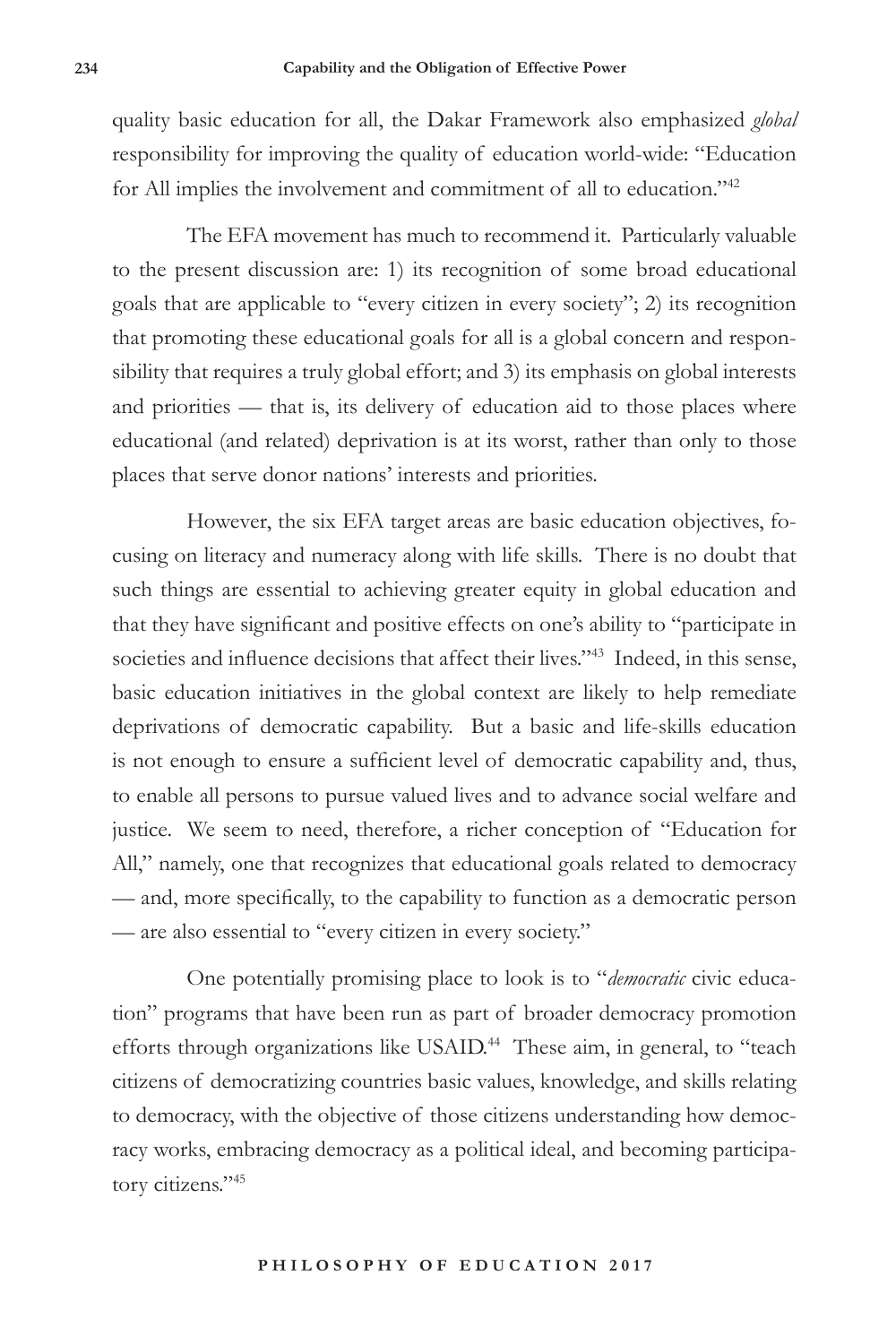#### **Tony DeCesare 235**

More empirical work needs to be done to evaluate, draw lessons from, and improve upon these and other civic education programs.<sup>46</sup> But, overall, the direction in which such programs have moved over the last ten to fifteen years seems promising relative to the present discussion. Indeed, several important "lessons" were outlined in a 2002 USAID report on the civic education programs included in democracy assistance efforts in Poland, the Dominican Republic, and Zambia, and these have helped to inform (and reform) subsequent civic education programs. For instance, the report recommended that civic education programs: 1) employ participatory methods such as "roleplays, dramatizations, small group exercises, and group discussion" rather than "more passive methods" of teaching and learning; 2) build "opportunities for direct political engagement into the program"; 3) "focus on themes that are immediately relevant to people's daily lives" and the ways in which "participatory decision-making" can help them to define their priorities more clearly and to address their concerns more effectively; and 4) recognize and address the "powerful influences on the democratic orientation of children and young adults" — for instance, the "school environment and family beliefs and practices" (and, I might add, the general influence of the social and political environment).47

These recommendations are generally consistent with the spirit of a potential Senian approach to democratic education for all. For instance, the Senian approach would surely also emphasize the importance of developing democratic civic education programs that are relevant to people's daily lives their priorities, concerns, values, and needs — and that enable people actually to make democracy work for them.<sup>48</sup> Furthermore, it would also emphasize the importance of democratic education across both formal and informal contexts, the educational benefits of increasing the (effective) opportunities people have for political engagement and participation, and the importance of democratizing school environments and addressing non-school factors that affect children's and adults' democratic development.<sup>49</sup> Indeed, on the whole, the kinds of civic education programs more recently used as democracy assistance seem to hold the most promise for how we might meet the obligation to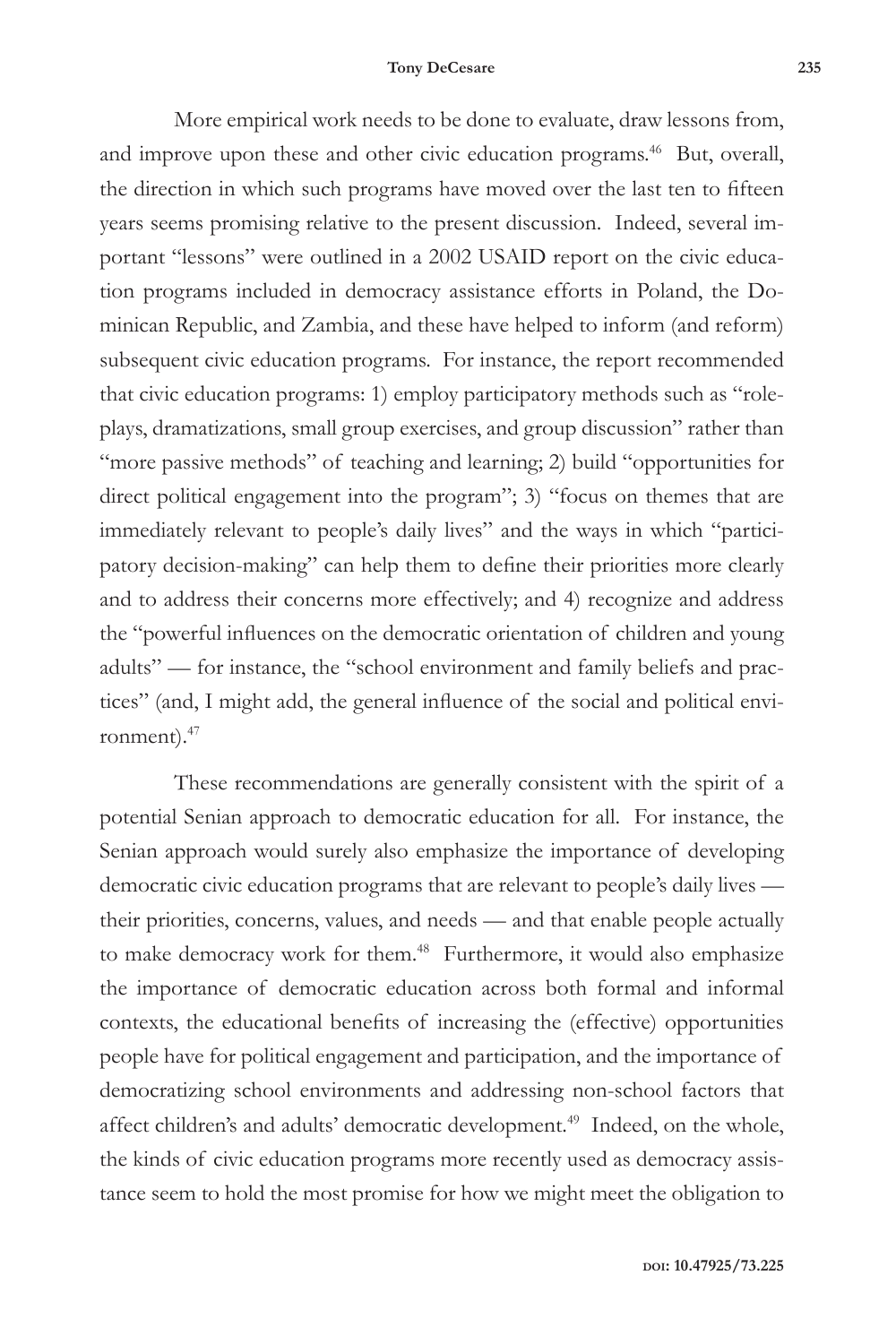promote the democratic capability of citizens in nations that are unable to do so without education-related assistance.

#### **CONCLUSION**

The argument here has been that the equitable distribution of democratic capability is essential to the advancement of global justice. All persons are entitled to this capability and, in those circumstances where nations cannot provide this capability for all its citizens, global actors — including other, more democratically capable nations — have an obligation at least to consider what actions they can take to promote this capability for the citizens of other nations. I have suggested that education is one particularly important and potentially effective means for doing so and have pointed to some recent global education initiatives that might be instructive as we flesh out and work to implement a Senian-inspired conception of "democratic education for all."

Several issues demand further attention, but space permits attention only to one theoretical and one practical concern. The theoretical concern is whether the CA's sufficientarianism — its emphasis on promoting basic capabilities up to a sufficient rather than equal level — is itself sufficient when it comes to *democratic* capability specifically.<sup>50</sup> The more practical concern is to determine through what kinds of national, multi-national, and global organizations the work of developing and implementing "democratic education for all" can and should proceed. And, related, how can this work proceed in ways that are sensitive to socio-cultural and political contexts? These are, to be sure, pressing questions. But they do not lessen our global obligation — as a matter of justice — to work toward an equitable distribution of democratic capability for persons the world over.

<sup>1</sup> Anthony Giddens*, The Consequences of Modernity* (Stanford, CA: Stanford University Press, 1990), 64.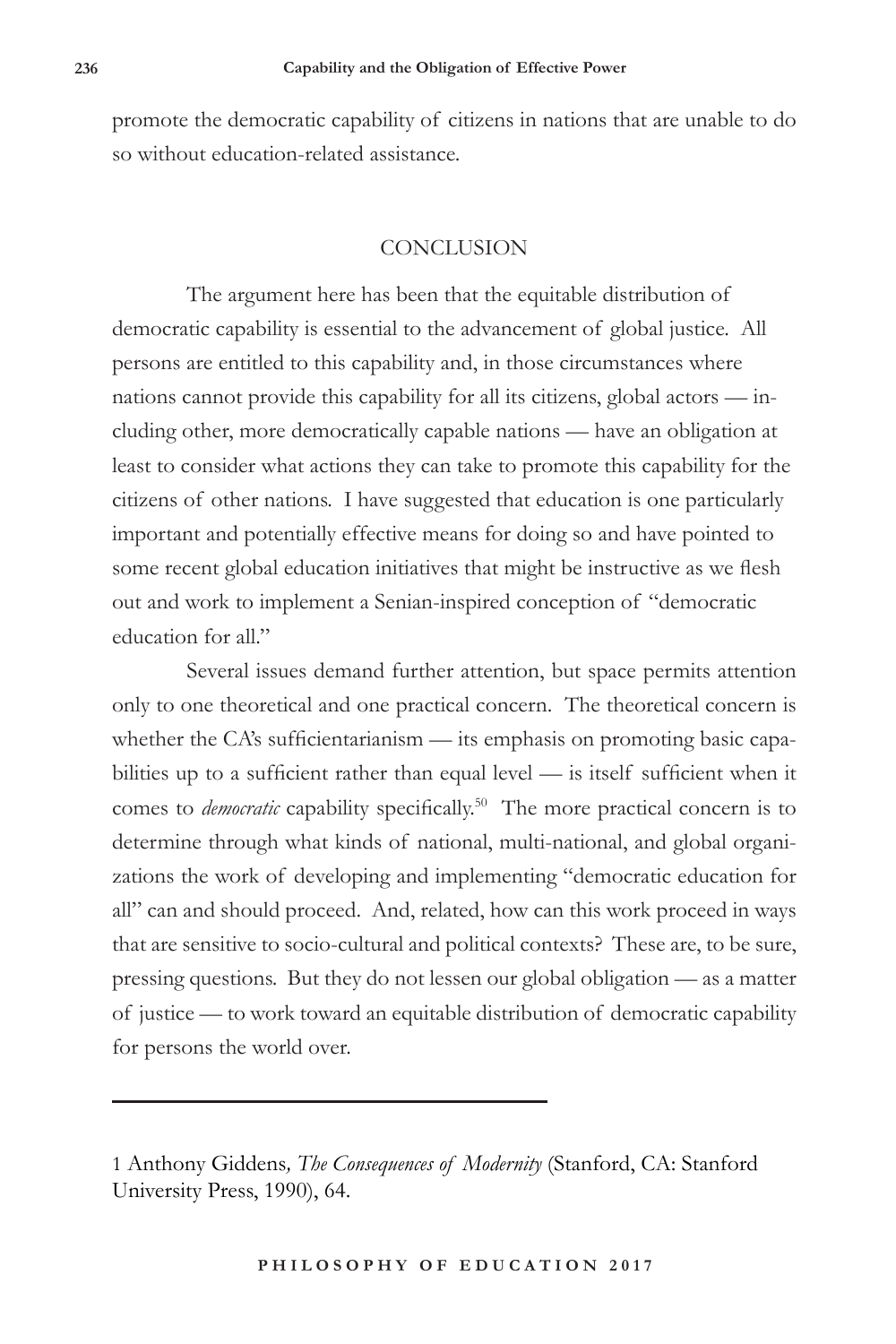2 Peter Singer, *One World: The Ethics of Globalization* (New Haven, CT: Yale University Press, 2004), 9-10.

3 Ibid., 10.

4 Martha Nussbaum, *Not for Profit* (Princeton, NJ: Princeton University Press, 2010), 79.

5 Colin Brock, *Education as Global Concern* (New York: Continuum International Publishing Group, 2011).

6 See Nicholas C. Burbules and Carlos Alberto Torres, eds., *Globalization and Education: Critical Perspectives* (New York: Routledge, 2000); and Paul Attewell and Katherine S. Newman, eds., *Growing Gaps: Educational Inequality Around the World* (New York: Oxford University Press, 2010).

7 Amartya Sen, *The Idea of Justice* (Cambridge, MA: Harvard University Press, 2009), 270.

8 Ibid., 27.

9 Ibid.

10 Elizabeth Anderson, "Justifying the capabilities approach to justice," in *Measuring Justice: Primary Goods and Capabilities*, eds. Harry Brighouse and Ingrid Robeyns (Cambridge: Cambridge University Press, 2010), 81, emphasis added.

11 Amartya Sen, "Capability and Well-Being," in *The Quality of Life*, eds. Martha C. Nussbaum and Amartya Sen (Oxford: Clarendon Press, 1993), 30.

12 Amartya Sen, "Justice: Means versus Freedoms," *Philosophy & Public Affairs*  19*,* no. 2 (1990): 111-121, 111.

13 Amartya Sen, "Capabilities, Lists and Public Reason: Continuing the Conversation," *Feminist Economics* 10, no. 3 (2004): 77-80, 78.

14 My interpretation of Sen's thinking on democracy owes a debt to David A. Crocker, especially his book *Ethics of Global Development* (Cambridge: Cambridge University Press, 2008) and our interactions through the Human Development and Capability Association. I have also discussed these aspects of Sen's thinking at greater length in Tony DeCesare, "Theorizing Democratic Education from a Senian Perspective," *Studies in Philosophy and Education*  33, no. 2 (2014): 149-170, and "Expanding Democratic Capability: Toward a Senian Theory of Democratic Education" (PhD diss., Indiana University, 2015).

15 Sen, "Capabilities, Lists, and Public Reason," 78.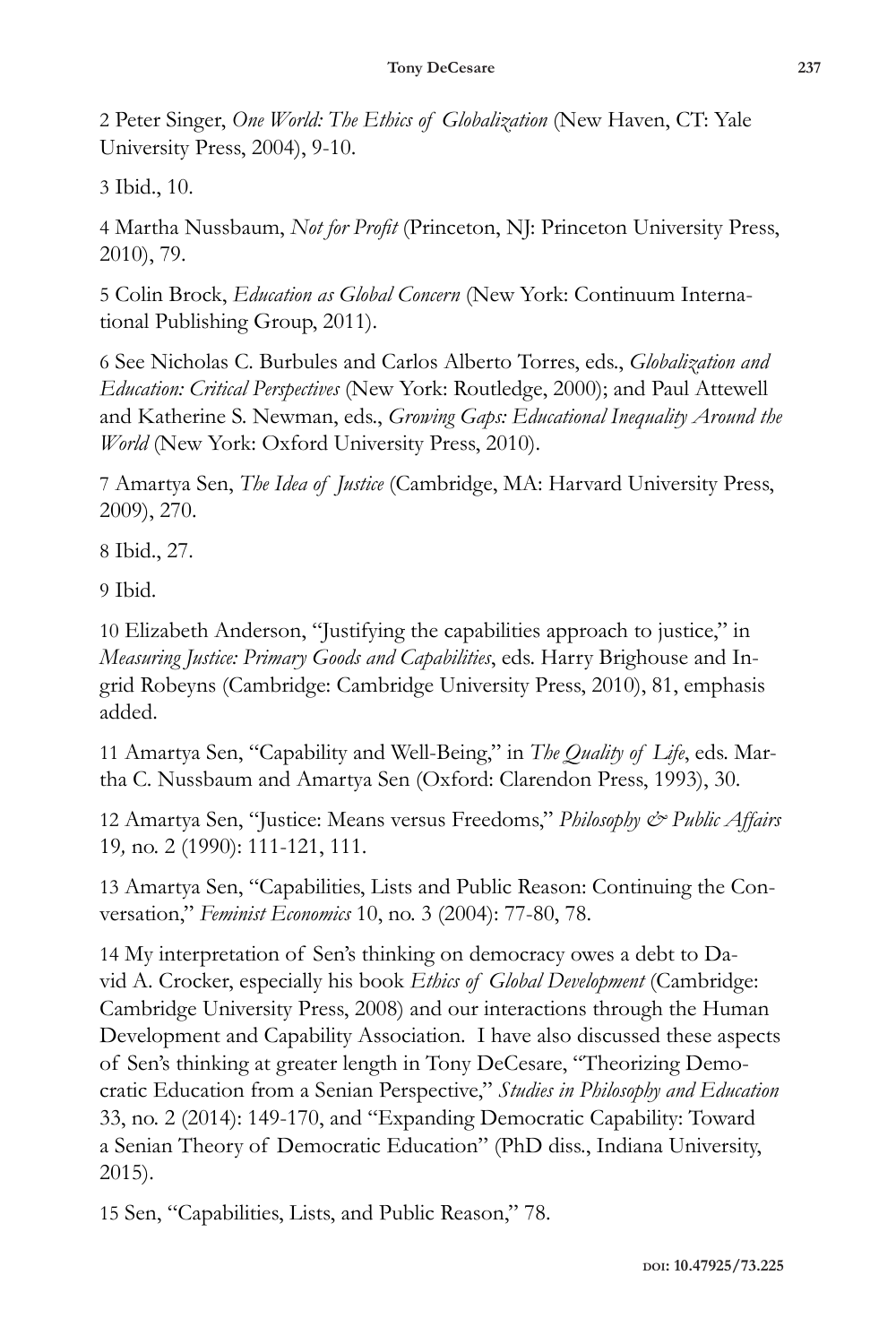16 Sen, *The Idea of Justice*.

17 Ibid., 326.

18 For a similar rehearsal of Sen's discussion of these three values, see Crocker, *Ethics of Global Development*, 298-308.

19 Amartya Sen, "Democracy as a Universal Value," *Journal of Democracy* 10, no. 3 (1999): 3-17, 10.

20 Ibid.

21 Crocker, *Ethics of Global Development*, 300.

22 Amartya Sen, *Development as Freedom* (New York: Anchor Books, 1999), 242.

23 Sen, "Democracy as a Universal Value," 10.

24 Ibid., 7.

25 Ibid., 10.

26 Sen, *Development as Freedom*, 153, emphasis added.

27 Sen, *The Idea of Justice*, 131-132.

28 Ibid., 131.

29 Ibid., 89.

30 Ibid.

31 Cf., James Bohman, "Deliberative Democracy and Effective Social Freedom: Capabilities, Resources, and Opportunities," in *Deliberative Democracy: Essays on Reason and Politics*, eds. James Bohman and William Regh (Cambridge, MA: MIT Press, 1997) and Elizabeth Anderson, "What is the Point of Equality?," *Ethics* 109, no. 2 (1999): 287-337.

32 Sen, *The Idea of Justice*, 205.

33 Martha Nussbaum, "Beyond the social contract: capabilities and global justice," in *The Political Philosophy of Cosmopolitanism*, eds. Gillian Brock and Harry Brighouse (Cambridge: Cambridge University Press, 2005).

34 Sen, *The Idea of Justice*, 205.

- 35 Ibid., 271.
- 36 Ibid., 205.
- 37 Ibid., 206.